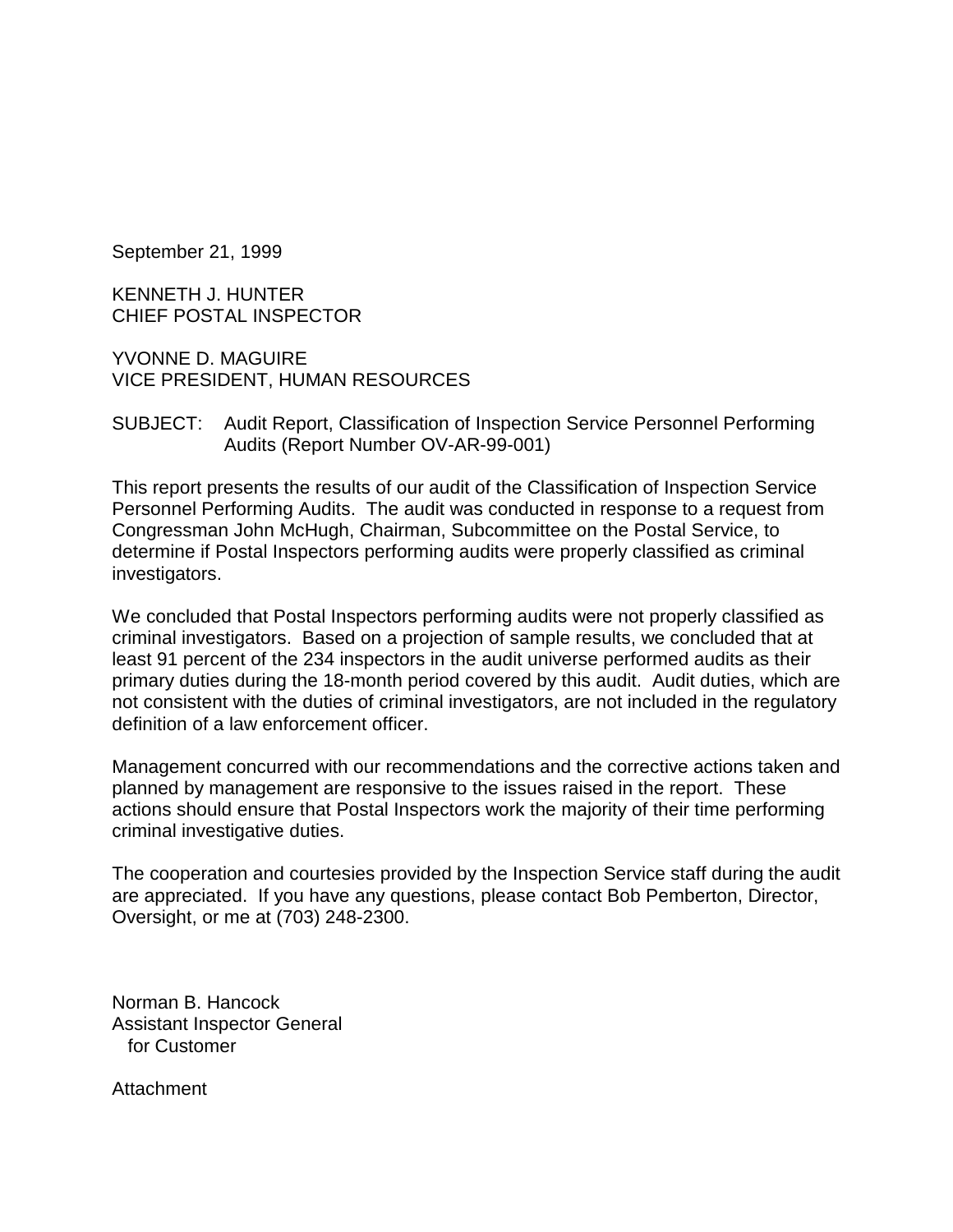cc: Office of Deputy Postmaster John R. Gunnels Alan B. Kiel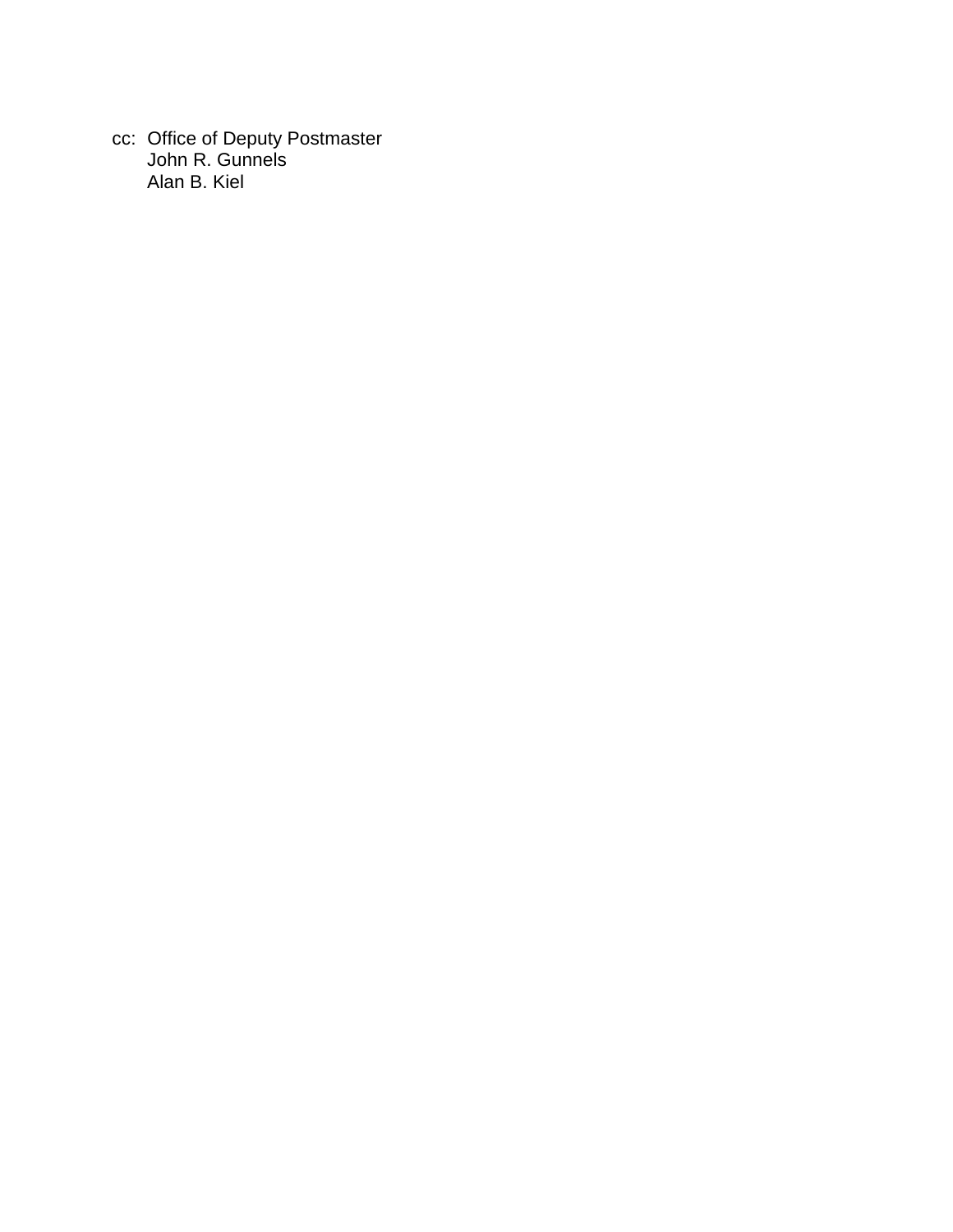## **TABLE OF CONTENTS**

| Part I                                            |                         |
|---------------------------------------------------|-------------------------|
| <b>Executive Summary</b>                          | j.                      |
| Part II                                           |                         |
| <b>Introduction</b>                               |                         |
| Background                                        | $\mathbf{1}$            |
| Objective, Scope, and Methodology                 | $\overline{2}$          |
| <b>Audit Results</b>                              |                         |
| <b>Position Classification</b>                    | $\overline{4}$          |
| <b>Primary Duties</b>                             | $\overline{\mathbf{4}}$ |
| <b>Position Descriptions</b>                      | 4                       |
| <b>Internal Controls</b>                          | 5                       |
| Pay and Retirement Benefits                       | 5                       |
| Conclusion                                        | 5                       |
| Recommendations                                   | 6                       |
| <b>Summary of Management's Comments</b>           | 6                       |
| <b>Evaluation of Management's Comments</b>        | 6                       |
| <b>Appendix</b>                                   |                         |
| Appendix A - Statistical Sampling and Projections | 8                       |
| Appendix B - Management's Comments                | 10                      |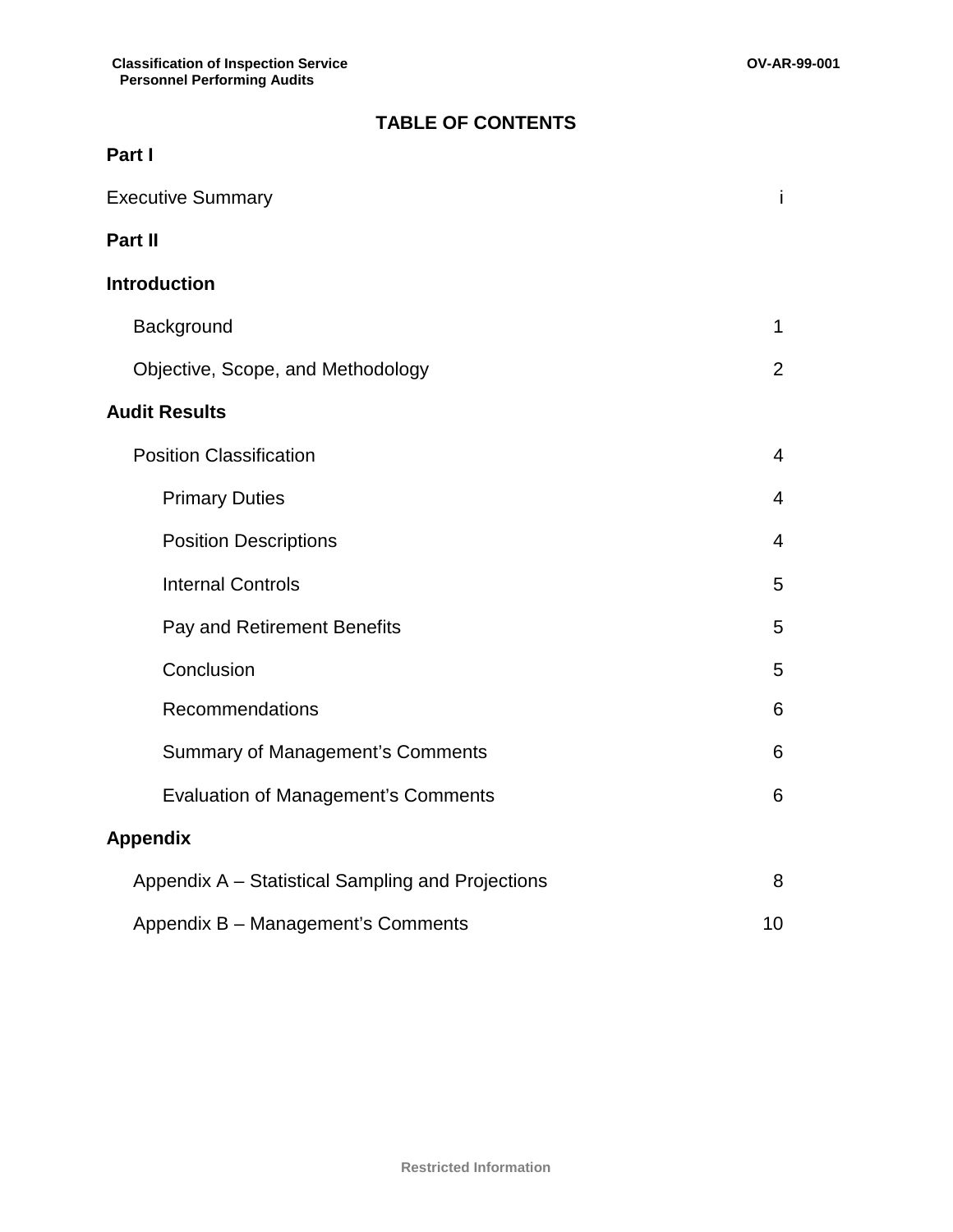### **EXECUTIVE SUMMARY**

| <b>Introduction</b>     | Postal Inspectors are law enforcement officers of the U.S.<br>Postal Service. Postal Inspectors investigate offenses<br>against the Postal Service and conduct certain audits of<br>Postal Service operations. Postal Inspectors receive<br>special pay and retirement benefits due to their job<br>classification as law enforcement officers.<br>We completed an audit to determine if Postal Inspectors<br>performing audits were properly classified as criminal<br>investigators. The audit was initiated at the request of<br>Congressman John McHugh, Chairman, Subcommittee on<br>the Postal Service. |
|-------------------------|---------------------------------------------------------------------------------------------------------------------------------------------------------------------------------------------------------------------------------------------------------------------------------------------------------------------------------------------------------------------------------------------------------------------------------------------------------------------------------------------------------------------------------------------------------------------------------------------------------------|
| <b>Results in Brief</b> | We determined that Postal Inspectors primarily performing<br>audits were not properly classified as criminal investigators.<br>We found that 57 of the 60 inspectors in our audit sample<br>primarily performed audits. Based on a projection of sample<br>results, we concluded that at least 91 percent of the 234<br>inspectors in the audit universe performed audits as their<br>primary duties during the 18-month period covered by this<br>audit.                                                                                                                                                     |
|                         | Postal Inspector position descriptions included two separate<br>and distinct job categories: criminal investigations and audit.<br>Internal controls did not exist to ensure that inspectors<br>primarily perform criminal investigative duties to support<br>their law enforcement officer status.                                                                                                                                                                                                                                                                                                           |
| <b>Recommendations</b>  | We offer the following recommendations:                                                                                                                                                                                                                                                                                                                                                                                                                                                                                                                                                                       |
|                         | The United States Postal Service, Chief Postal Inspector,<br>should:                                                                                                                                                                                                                                                                                                                                                                                                                                                                                                                                          |
|                         | 1. Establish controls to ensure Postal Inspectors devote 50<br>percent or more of their work hours to law enforcement<br>duties, or reclassify the positions to reflect work<br>performed.                                                                                                                                                                                                                                                                                                                                                                                                                    |
|                         | The United States Postal Service, Vice President, Human<br>Resources, should:                                                                                                                                                                                                                                                                                                                                                                                                                                                                                                                                 |
|                         | 2. Review Postal Inspectors' duties to ensure they meet the<br>regulatory requirements of a law enforcement officer.                                                                                                                                                                                                                                                                                                                                                                                                                                                                                          |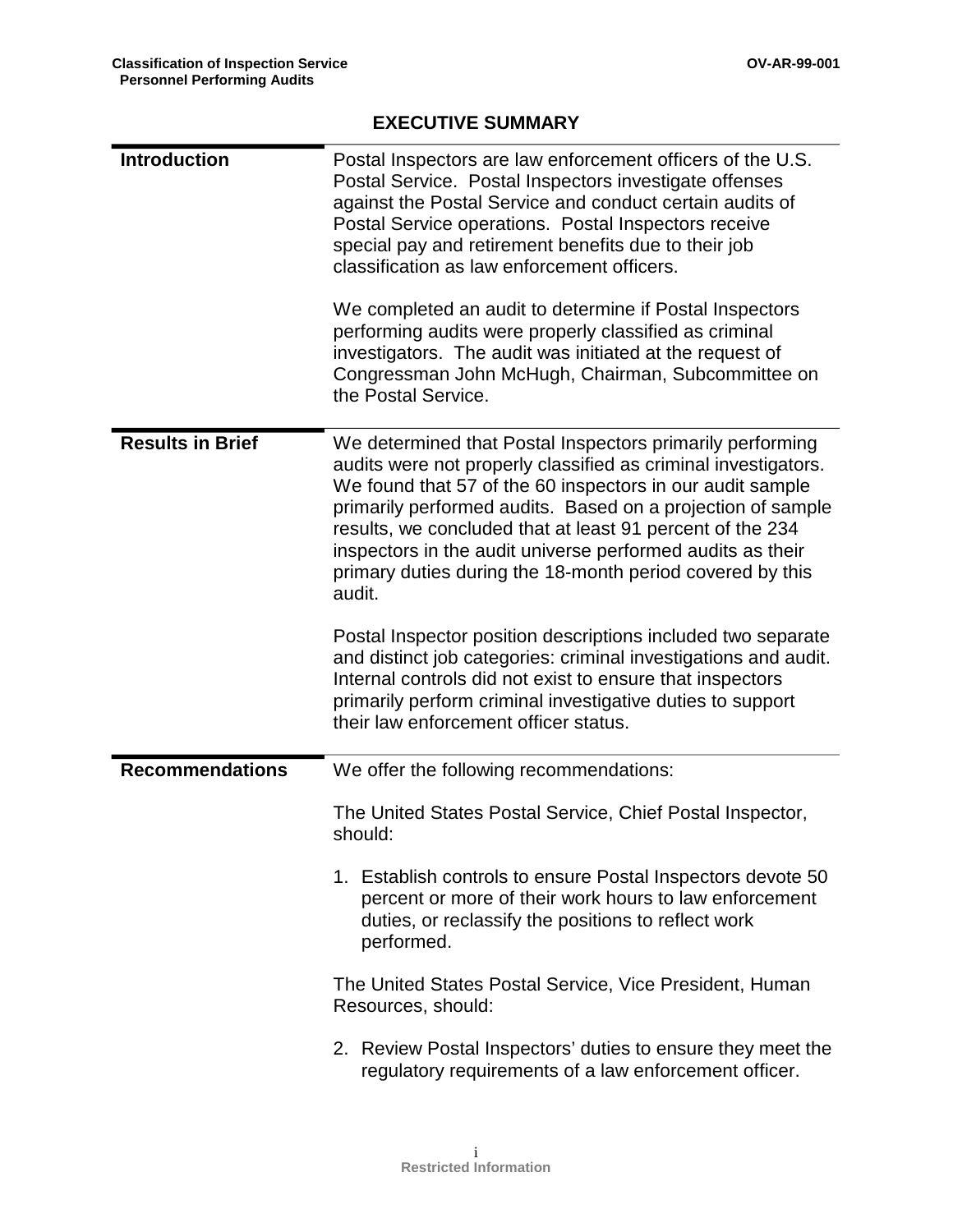$\overline{\phantom{0}}$ 

| <b>Summary of</b><br>Management's<br><b>Comments</b>   | Management comments are at Appendix B. Management<br>concurred with both audit recommendations. The Chief<br>Postal Inspector plans to divest the Inspection Service of<br>"Yellow Book" audit work and agreed to establish a system<br>to monitor Postal Inspectors' work hours to ensure<br>compliance with regulatory guidance for law enforcement<br>officers. The Vice President-Human Resources agreed to<br>review Postal Inspectors' duties to ensure they meet<br>regulatory guidance for law enforcement officers.                                               |
|--------------------------------------------------------|----------------------------------------------------------------------------------------------------------------------------------------------------------------------------------------------------------------------------------------------------------------------------------------------------------------------------------------------------------------------------------------------------------------------------------------------------------------------------------------------------------------------------------------------------------------------------|
| <b>Evaluation of</b><br>Management's<br><b>Comment</b> | Divestiture of "Yellow Book" audit work is one strategy by<br>which the Inspection Service can achieve appropriate use of<br>criminal investigators. However, the Inspection Service<br>must ensure that criminal investigators do not spend more<br>than 50% of their time performing non-criminal investigative<br>duties to include work previously viewed as audit, but not<br>"Yellow Book" audit. We will continue to monitor the<br>Inspection Service's use of postal inspectors for non-<br>criminal investigative work to ensure compliance with<br>regulations. |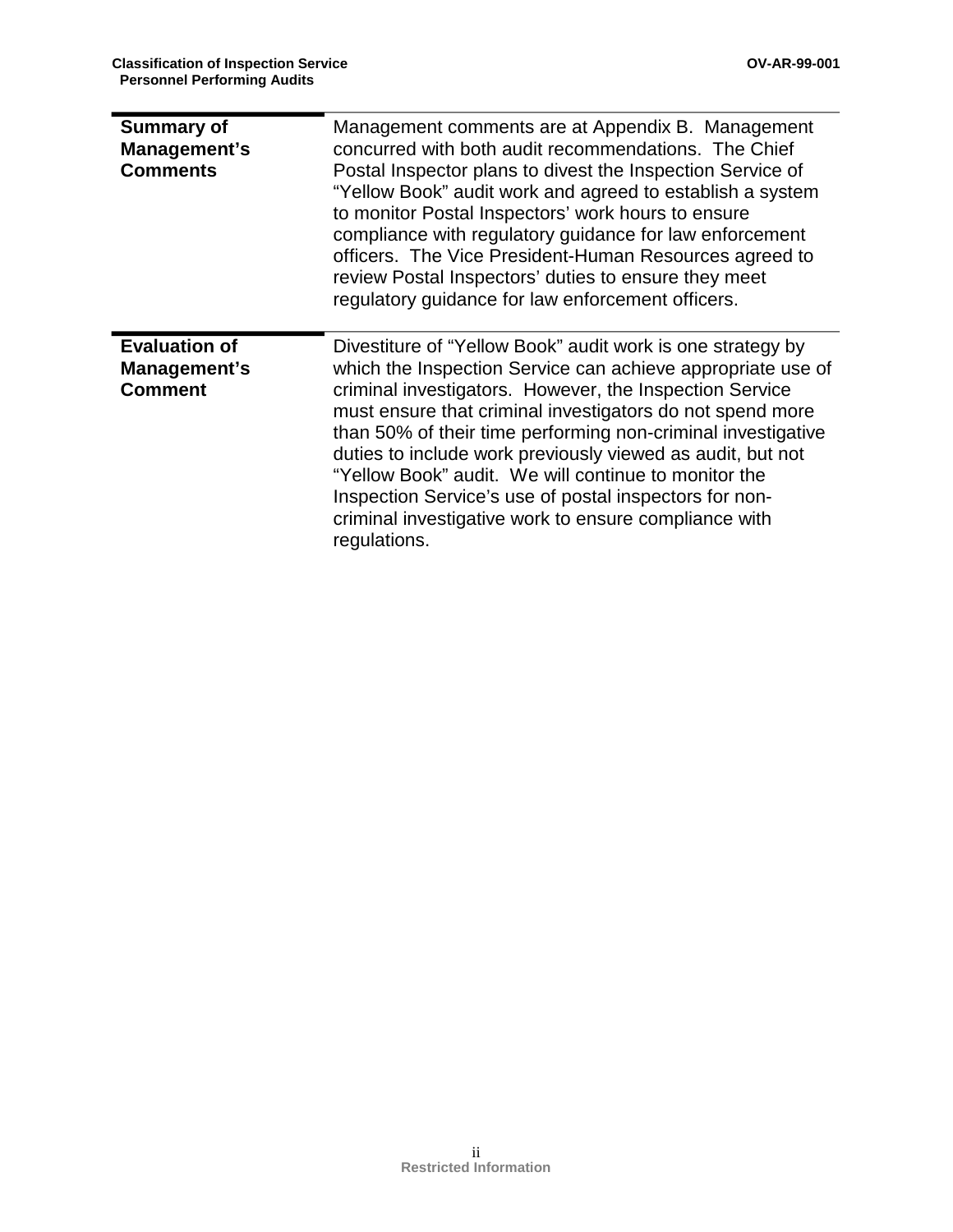| <b>Background</b> | Postal Inspectors are law enforcement officers of the U.S.<br>Postal Service. Postal Inspectors investigate offenses<br>against the United States Postal Service (USPS) and<br>conduct certain audits of USPS operations. As of March<br>1999, 254 <sup>1</sup> of 2,155 Postal Inspectors were in audit<br>assignments. Postal Inspectors charged 11 percent of their<br>direct time <sup>2</sup> to audit projects during FY99.                                                                                                                                                                                                                                                                                                                                                                              |
|-------------------|----------------------------------------------------------------------------------------------------------------------------------------------------------------------------------------------------------------------------------------------------------------------------------------------------------------------------------------------------------------------------------------------------------------------------------------------------------------------------------------------------------------------------------------------------------------------------------------------------------------------------------------------------------------------------------------------------------------------------------------------------------------------------------------------------------------|
|                   | Title 5 of the Code of Federal Regulations (5 CFR),<br>subparts 831.902 and 842.802, defines a law enforcement<br>officer as an employee whose primary duties are the<br>investigation, apprehension, or detention of individuals<br>suspected or convicted of offenses against the criminal laws<br>of the United States. The definition excludes employees<br>whose primary duties involve inspecting for violations of law.                                                                                                                                                                                                                                                                                                                                                                                 |
|                   | Primary duties are those duties that are paramount in<br>influence or weight and constitute the basic reasons for the<br>existence of the position. In general, if an employee spends<br>an average of at least 50 percent of his or her time<br>performing a duty or group of duties, they constitute primary<br>duties. Duties that are of an emergency, incidental, or<br>temporary nature cannot be considered primary even if they<br>meet the substantial portion of time criterion.                                                                                                                                                                                                                                                                                                                     |
|                   | Law enforcement availability pay, a form of premium pay,<br>was granted to Federal law enforcement officers in October<br>1994 with the passage of Public Law 103-329, the Law<br>Enforcement Availability Pay Act. Law enforcement<br>availability pay is fixed at 25 percent of an employee's basic<br>pay and is uniformly paid to law enforcement officers if the<br>annual average of unscheduled duty hours the officer is<br>available to work is greater than 2 hours per regular<br>workday. Coverage was extended to Postal Inspectors in<br>October 1996, by Public Law 104-208, which provides that<br>compensation and benefits for Postal Inspectors would be<br>comparable to the compensation and benefits paid for<br>comparable levels of work in the Executive Branch of the<br>government. |

#### **INTRODUCTION**

 $1$  We reduced the audit universe from 254 to 234 inspectors to minimize travel requirements and to account for individuals who were not active in their assignments. See Appendix A for further details.

 $2$  Direct time is work hours reported to a project number. Direct time does not include leave, training, administrative duties, physical fitness, and threat management hours.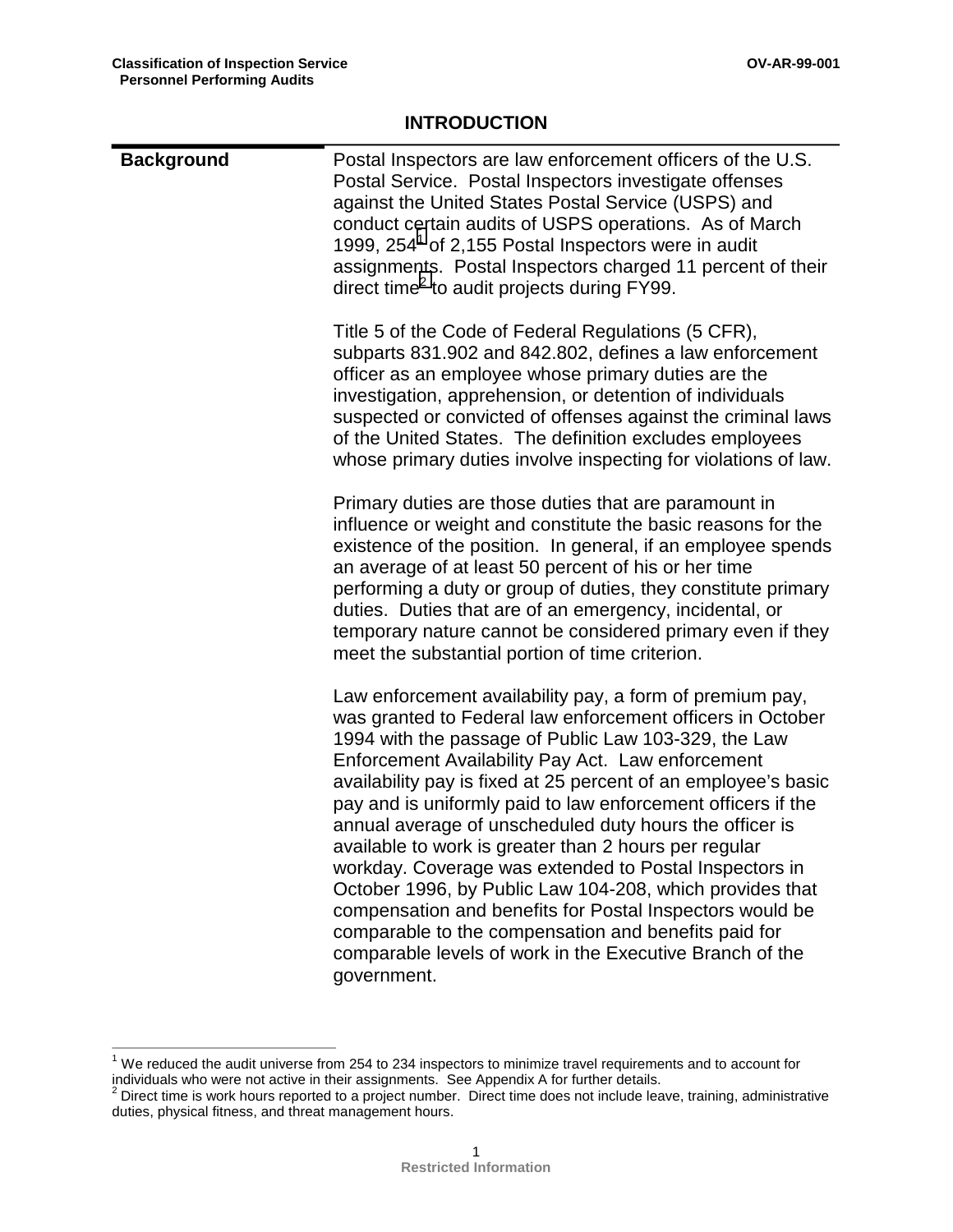|                                             | Special retirement benefits became available to Postal<br>Inspectors in July 1948, when Public Law 80-879, "Civil<br>Service Retirement Act - Annuities for Certain Federal<br>Employees," was passed. The act provided that eligible<br>personnel, at 50 years of age with 20 years of creditable<br>service, could apply for retirement. Upon recommendation<br>of the department head, the Civil Service Commission<br>would review the employee's work history and determine<br>their entitlement to an annuity. The requirement for a work<br>history review was modified in July 1974 by Public Law 93-<br>350, "Law Enforcement and Firefighter Personnel -<br>Retirement," which based entitlement to an annuity on<br>whether or not an employee had served 20 years in a<br>covered position. <sup>3</sup> |
|---------------------------------------------|----------------------------------------------------------------------------------------------------------------------------------------------------------------------------------------------------------------------------------------------------------------------------------------------------------------------------------------------------------------------------------------------------------------------------------------------------------------------------------------------------------------------------------------------------------------------------------------------------------------------------------------------------------------------------------------------------------------------------------------------------------------------------------------------------------------------|
|                                             | Special retirement benefits for law enforcement officers<br>covered by the Federal Employees Retirement System were<br>granted in January 1987 by Title 5 United States Code,<br>Section 8412 (d), "Immediate Retirement." The provision<br>added retirement eligibility at any age with 25 years of<br>creditable service.                                                                                                                                                                                                                                                                                                                                                                                                                                                                                          |
|                                             | Special retirement benefits were granted to law enforcement<br>officers due to the hazardous nature of law enforcement<br>work. Specifically, the special retirement benefits were<br>granted due to the many pressures, risks, and hazards to<br>health and life, which make it difficult for a law enforcement<br>officer to perform at the same pace and effectiveness after<br>the age of 50.                                                                                                                                                                                                                                                                                                                                                                                                                    |
| Objective, Scope, and<br><b>Methodology</b> | Our objective was to determine if Postal Inspectors<br>performing audits were properly classified as criminal<br>investigators.                                                                                                                                                                                                                                                                                                                                                                                                                                                                                                                                                                                                                                                                                      |
|                                             | To accomplish our objective, we defined the universe of 234<br>inspectors in audit assignments and selected a statistical<br>sample of 60 inspectors for review. We interviewed the<br>inspectors, their supervisors and management officials at<br>nine locations visited. We reviewed documents relating to<br>the inspectors' time accounting and work accomplishments<br>from October 1997 through March 1999. We discussed our<br>conclusions and observations with appropriate management<br>officials and included their comments where appropriate.                                                                                                                                                                                                                                                          |

 $3$  A covered position is a position that has been approved for special retirement benefits for Federal law enforcement officers. The Office of Personnel Management and the USPS approved the Postal Inspector positions as covered law enforcement officer positions.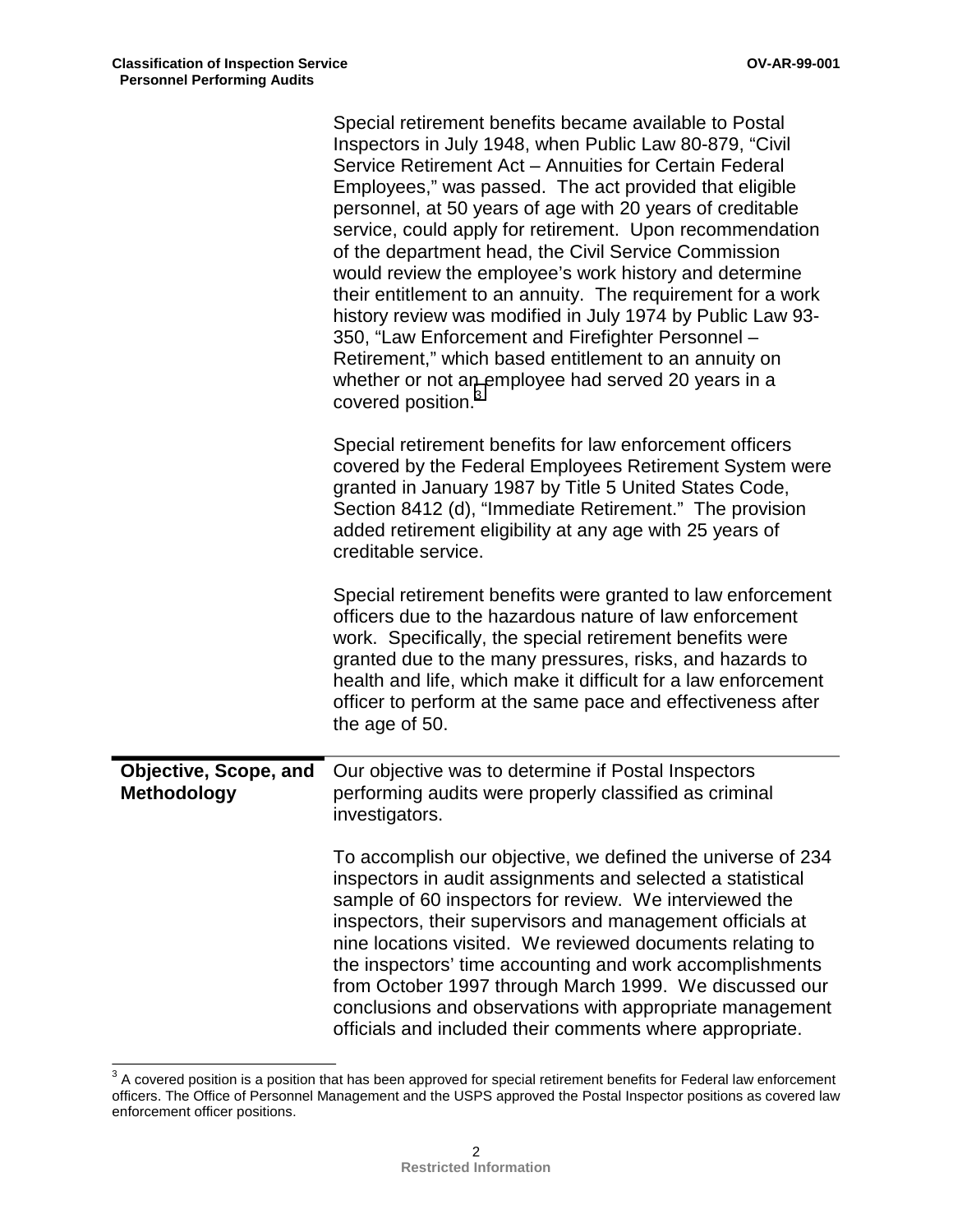This audit was conducted from March through July 1999 in accordance with generally accepted government auditing standards. We reviewed internal controls over the time accounting and project controls as they relate to the audit objective.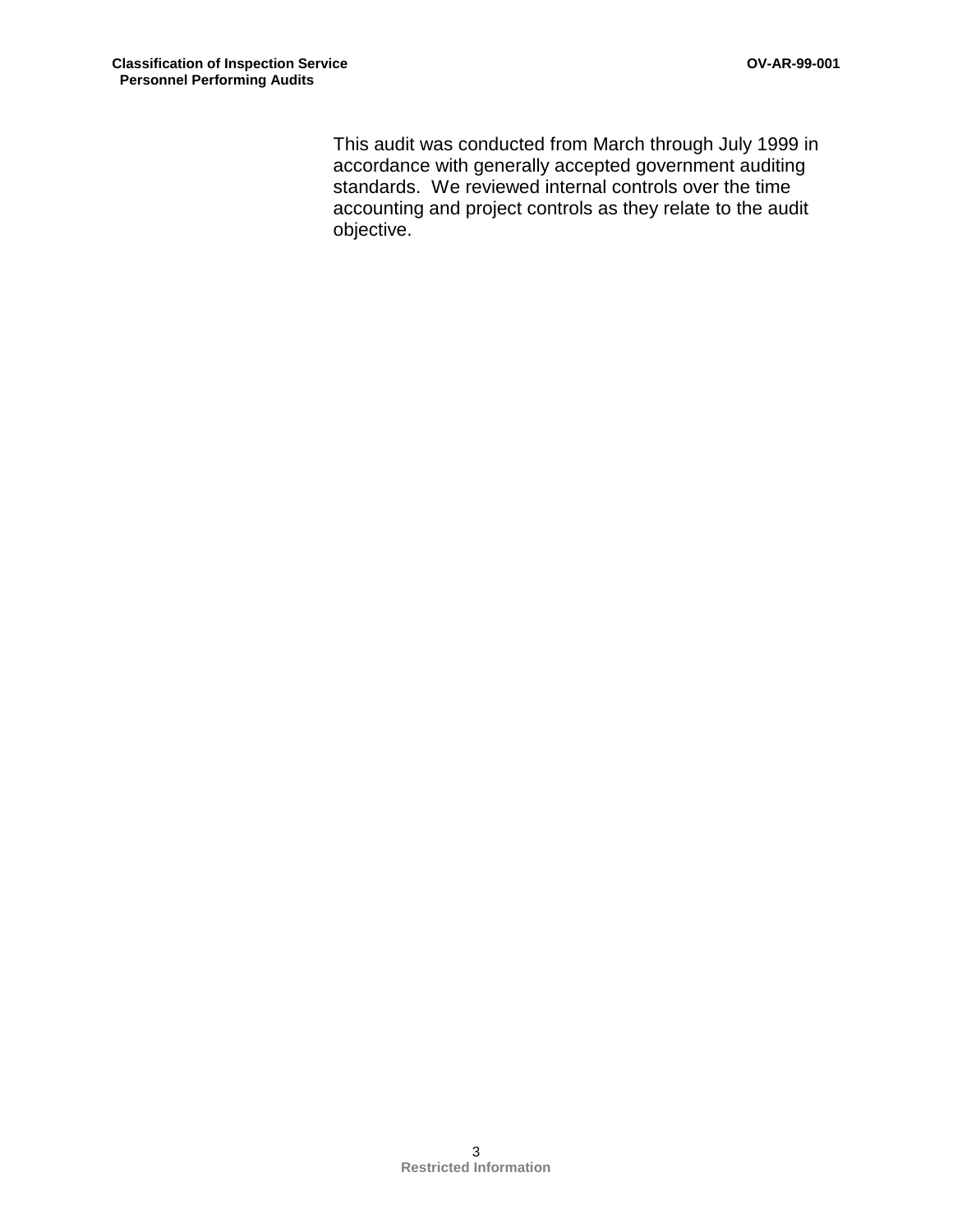| <b>AUDIT RESULTS</b> |
|----------------------|
|----------------------|

| <b>Position</b><br><b>Classification</b> | Postal Inspectors primarily performing audits were not<br>properly classified as criminal investigators. Postal<br>Inspector position descriptions included two separate and<br>distinct job categories: criminal investigations and audit.<br>Internal controls did not exist to ensure that inspectors<br>primarily performed criminal investigative duties to support<br>their law enforcement officer status.                                                                                                                                                                                                                                                                                                                                                                                                                                                                                             |
|------------------------------------------|---------------------------------------------------------------------------------------------------------------------------------------------------------------------------------------------------------------------------------------------------------------------------------------------------------------------------------------------------------------------------------------------------------------------------------------------------------------------------------------------------------------------------------------------------------------------------------------------------------------------------------------------------------------------------------------------------------------------------------------------------------------------------------------------------------------------------------------------------------------------------------------------------------------|
| <b>Primary Duties</b>                    | We determined that 57 of the 60 inspectors in our audit<br>sample primarily performed audits. Chart 1 identifies that<br>50 of the inspectors reported 80 percent or more of their<br>direct time to audit duties during the time period reviewed.<br>Further, an additional seven inspectors reported between 50<br>and 79 percent of their direct time to audit duties. Based on<br>projection of the sample results, we are 95 percent<br>confident that at least 91 percent of the 234 inspectors in<br>the audit universe performed audits as their primary duty<br>during the 18-month period covered by this audit. See<br>Appendix A for statistical sampling and projection details.<br>40<br>37<br>35<br>30<br>25<br>20 <sub>2</sub><br>$15 -$<br>13<br>10<br>5.<br>3<br>$\overline{2}$<br>$\mathbf{0}$<br>$0 - 49%$<br>50-59%<br>60-69%<br>70-79%<br>80-89%<br>90-100%<br>$\blacksquare$ Inspector |

**Chart 1. Number of Inspectors Primarily Performing Audits** 

Position Descriptions Inspectors primarily performing audits were able to receive special law enforcement pay and retirement benefits intended for law enforcement officers because they worked under covered position descriptions. Specifically, the Office of Personnel Management and the USPS approved the Postal Inspector positions as covered law enforcement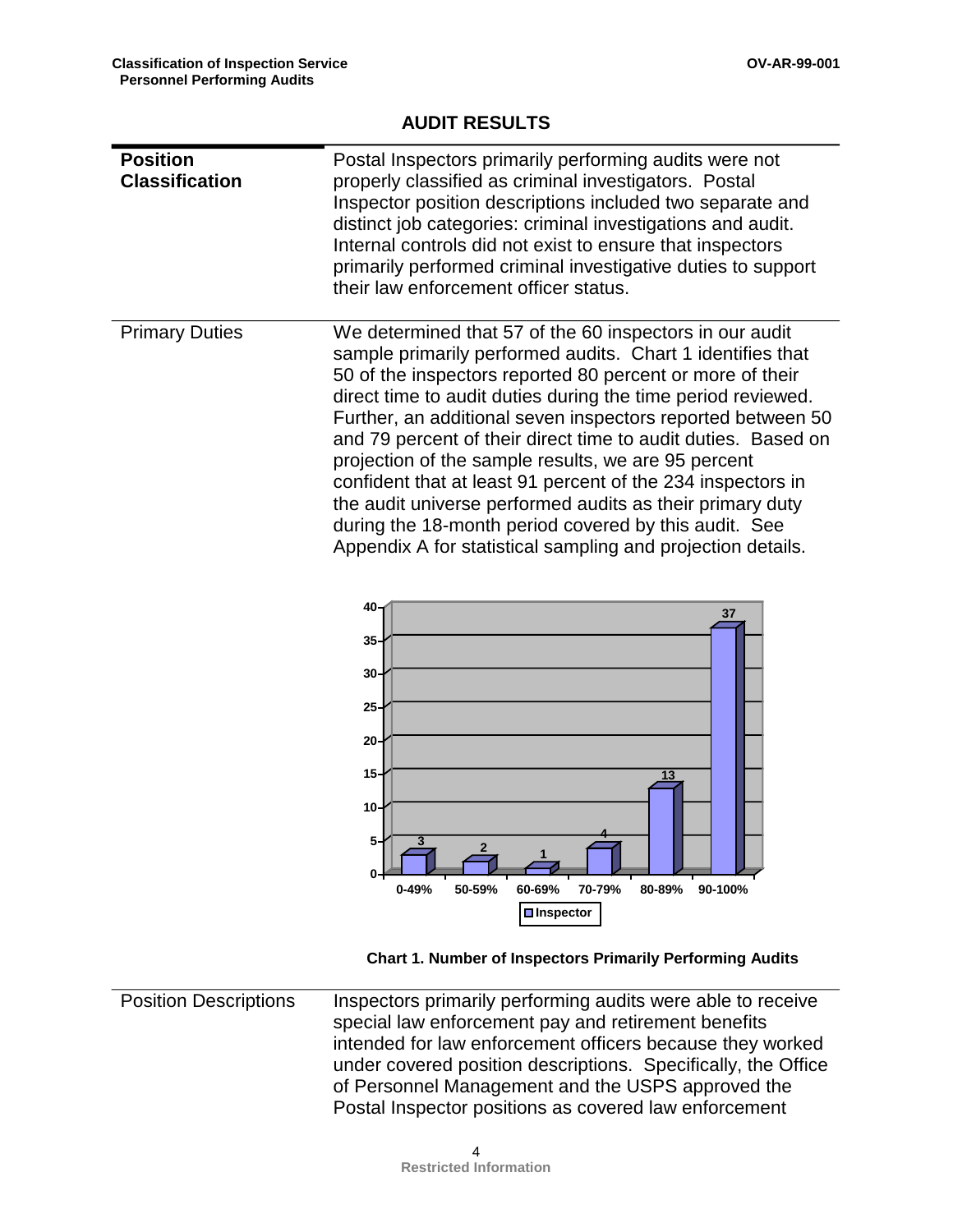|                                       | officer positions based on the duties identified in their<br>position descriptions. Although the position descriptions<br>identified criminal investigative duties, they also included<br>audit duties, a separate and distinct job category. As a<br>result, all Postal Inspectors, whether primarily performing<br>criminal investigations or audits, were considered law<br>enforcement officers because they worked under the same<br>covered position descriptions.                                                                                                                                                                                                                          |
|---------------------------------------|---------------------------------------------------------------------------------------------------------------------------------------------------------------------------------------------------------------------------------------------------------------------------------------------------------------------------------------------------------------------------------------------------------------------------------------------------------------------------------------------------------------------------------------------------------------------------------------------------------------------------------------------------------------------------------------------------|
| <b>Internal Controls</b>              | Internal controls did not exist to ensure that inspectors<br>primarily performed criminal investigative duties to support<br>their law enforcement officer designation. 5 CFR, subparts<br>831 and 842, requires that persons must spend at least 50<br>percent of their time performing law enforcement duties to<br>be eligible for special retirement benefits. However, the<br>Inspection Service did not have any policies or procedures<br>to ensure that inspectors work at least 50 percent of their<br>time on law enforcement duties. As a result, many<br>inspectors spent the majority of their work hours performing<br>audit duties.                                                |
| Pay and Retirement<br><b>Benefits</b> | Federal law enforcement officers receive law enforcement<br>availability pay, a form of premium pay, because they are<br>required to work irregular hours, and special retirement<br>benefits due to the hazardous nature of the work.<br>Allowing inspectors who primarily perform audits to receive<br>special pay and retirement benefits is inconsistent with the<br>intent of the laws governing special law enforcement pay<br>and retirement benefits. Specifically, we determined that<br>inspectors performing audits did not perform the primary<br>duties of a law enforcement officer, nor were they subjected<br>to the hazards typically associated with law enforcement<br>duties. |
| Conclusion                            | Auditing as a primary duty performed by a Postal Inspector<br>does not meet the regulatory definition of a law enforcement<br>officer. Internal controls did not exist to ensure that<br>inspectors work the majority of their time performing criminal<br>investigative duties.                                                                                                                                                                                                                                                                                                                                                                                                                  |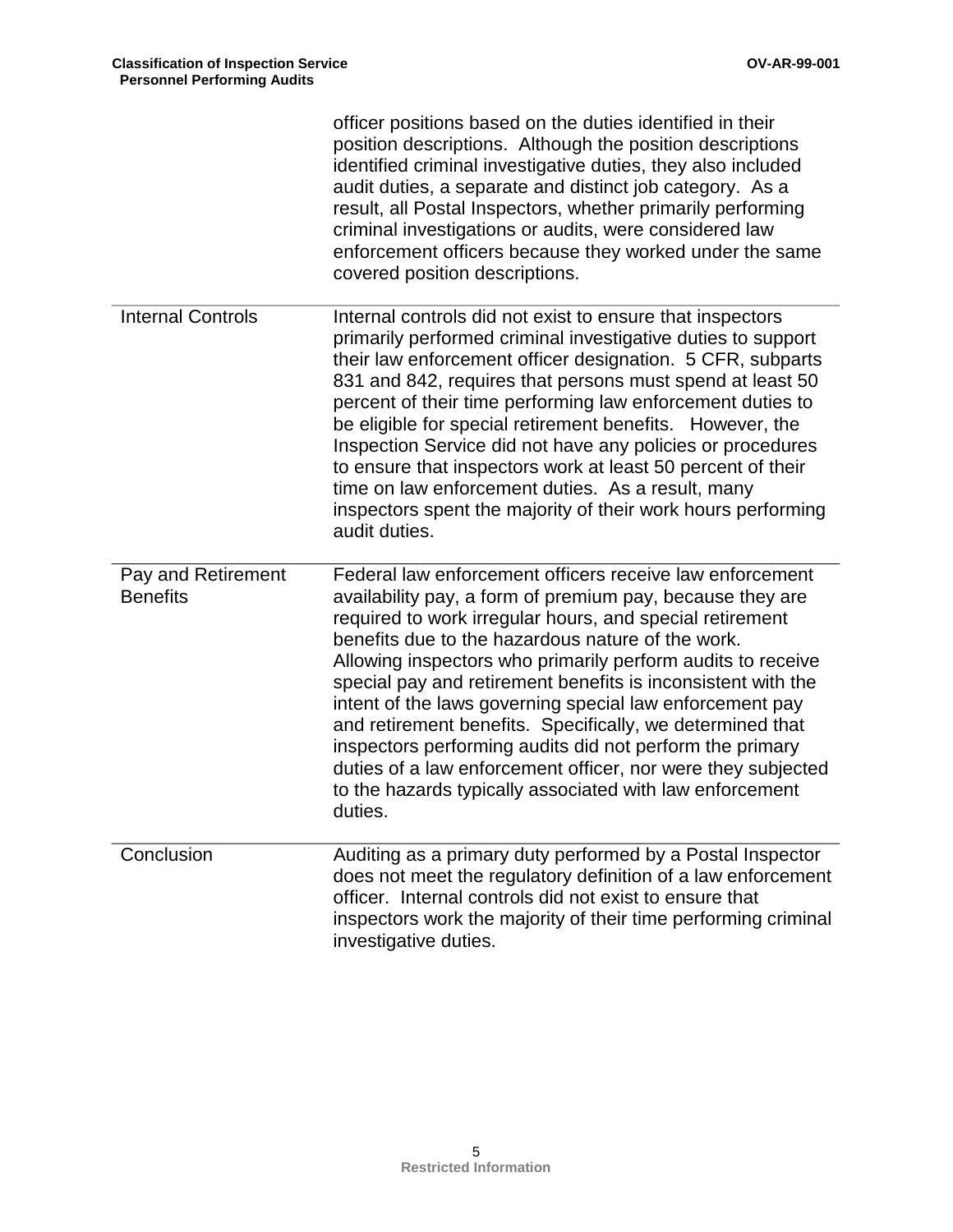| <b>Recommendations</b>                                  | We offer the following recommendations:                                                                                                                                                                                                                                                                                                                                                                                                                                                                                                                                                                                                                                                                                                                                                                                                                                                                                                                                                                                                                                                                                                                                                   |
|---------------------------------------------------------|-------------------------------------------------------------------------------------------------------------------------------------------------------------------------------------------------------------------------------------------------------------------------------------------------------------------------------------------------------------------------------------------------------------------------------------------------------------------------------------------------------------------------------------------------------------------------------------------------------------------------------------------------------------------------------------------------------------------------------------------------------------------------------------------------------------------------------------------------------------------------------------------------------------------------------------------------------------------------------------------------------------------------------------------------------------------------------------------------------------------------------------------------------------------------------------------|
|                                                         | The Chief Postal Inspector, should:                                                                                                                                                                                                                                                                                                                                                                                                                                                                                                                                                                                                                                                                                                                                                                                                                                                                                                                                                                                                                                                                                                                                                       |
|                                                         | 1. Establish controls to ensure Postal Inspectors devote 50<br>percent or more of their work hours to law enforcement<br>duties, or reclassify the positions to reflect work<br>performed.                                                                                                                                                                                                                                                                                                                                                                                                                                                                                                                                                                                                                                                                                                                                                                                                                                                                                                                                                                                                |
|                                                         | The Vice President, Human Resources, should:                                                                                                                                                                                                                                                                                                                                                                                                                                                                                                                                                                                                                                                                                                                                                                                                                                                                                                                                                                                                                                                                                                                                              |
|                                                         | 2. Review Postal Inspectors' duties to ensure they meet the<br>regulatory requirements of a law enforcement officer.                                                                                                                                                                                                                                                                                                                                                                                                                                                                                                                                                                                                                                                                                                                                                                                                                                                                                                                                                                                                                                                                      |
| Management's<br><b>Comments</b>                         | Management comments are at Appendix B. Management<br>concurred with both audit recommendations. The Chief<br>Postal Inspector plans to divest the Inspection Service of<br>"Yellow Book" audit work and agreed to establish a system<br>to monitor Postal Inspectors' work hours to ensure<br>compliance with regulatory guidance for law enforcement<br>officers. The Vice President-Human Resources agreed to<br>review Postal Inspectors' duties to ensure they meet<br>regulatory guidance for law enforcement officers.                                                                                                                                                                                                                                                                                                                                                                                                                                                                                                                                                                                                                                                              |
| <b>Evaluation of</b><br>Management's<br><b>Comments</b> | The Chief Postal Inspector plans to divest the Inspection<br>Service of "Yellow Book" audit work. According to the 1994<br>revision of the Government Auditing Standards (generally<br>referred to as the "Yellow Book"), "Yellow Book"<br>engagements include other services such as assisting in<br>developing questions for use at legislative hearings,<br>developing methods and approaches to be applied in<br>evaluating a new or proposed program, forecasting potential<br>program outcomes under various assumptions without<br>evaluating current operations, and performing investigative<br>work. Divestiture of "Yellow Book" audit work is one<br>strategy by which the Inspection Service can achieve<br>appropriate use of criminal investigators. However, the<br>Inspection Service must ensure that criminal investigators<br>do not spend more than 50% of their time performing non-<br>criminal investigative duties to include work previously<br>viewed as audit, but not "Yellow Book" audit. We will<br>continue to monitor the Inspection Service's use of Postal<br>Inspectors for non-criminal investigative work to ensure<br>compliance with regulations. |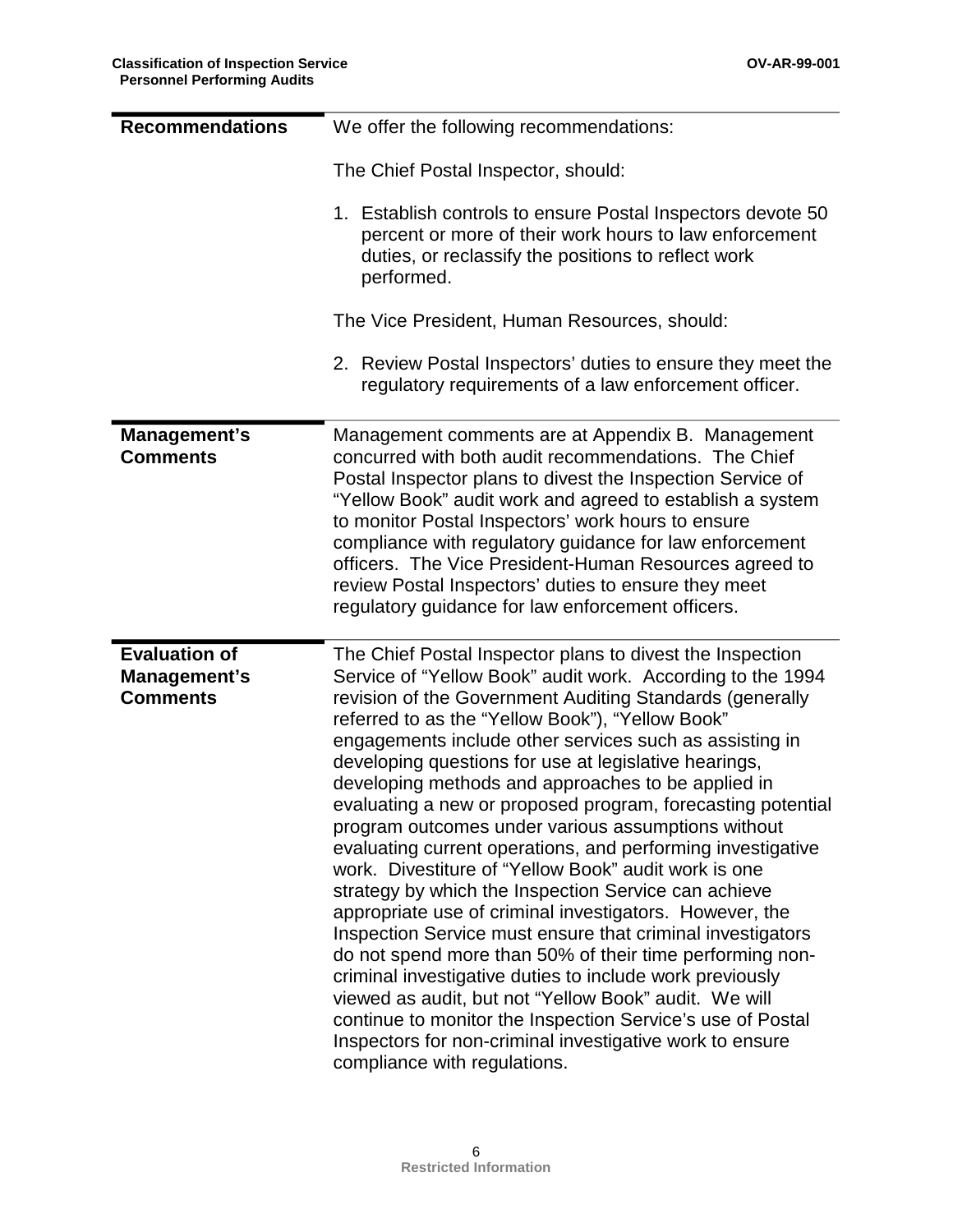# **STATISTICAL SAMPLING AND PROJECTIONS**

#### **Purpose of the Sampling**

The objective of the audit was to determine if Postal Inspectors in audit assignments were properly classified as criminal investigators. In support of this objective, the audit team employed a stratified random attribute sample design that allowed statistical projection of the evaluation sample results.

#### **Definition of the Audit Universe**

The audit universe consisted of 29 locations having at least three Postal Inspectors in audit assignments. Those locations encompassed 236 of 254 (93 percent) of such assignments. This scope limitation was necessary because of time constraints that made it undesirable to make separate trips to sites to evaluate a single inspector. The Inspection Service's roster of individuals and their assignments was the source of the universe data. The data system accuracy was not tested. However, no errors were found in the entry of the sampled items.

#### **Sample Design and Modifications**

The audit used a stratified design with a two-stage sample in each stratum. The stratification was chosen to ensure selection of both large and small sites, in terms of the number of Postal Inspectors in audit assignments. Within each stratum, the twostage design was selected to identify sites first, thus limiting travel requirements, and to select inspectors to evaluate second.

Within the above sample design, 62 of the subject assignments were randomly selected for review, to provide a one-sided 95 percent confidence interval with a 5 to 6 percent precision, based on audit team expectations of a high percentage of Postal Inspectors assigned audit duties (90 to 95 percent).

Specifically, Stratum I included eleven sites that had ten or more Postal Inspectors in audit assignments. Of the eleven sites, three were randomly selected, and individuals in ten randomly selected assignments were chosen for interview at each, for a total of 30 individuals in the sample. Stratum II included 18 sites with between three and nine Postal Inspectors in audit assignments, and six sites were randomly selected for review. At these smaller sites, all individuals in the audit category were to be interviewed, for a total of 32 individuals sampled in Stratum II.

During the audit, two assignments/individuals were dropped from consideration. An individual in the Gulf Coast Division (North Houston) had been assigned to an audit assignment after having been injured and had not reported direct work hours since the assignment began. A second individual, in the Northern Illinois Division (Chicago), had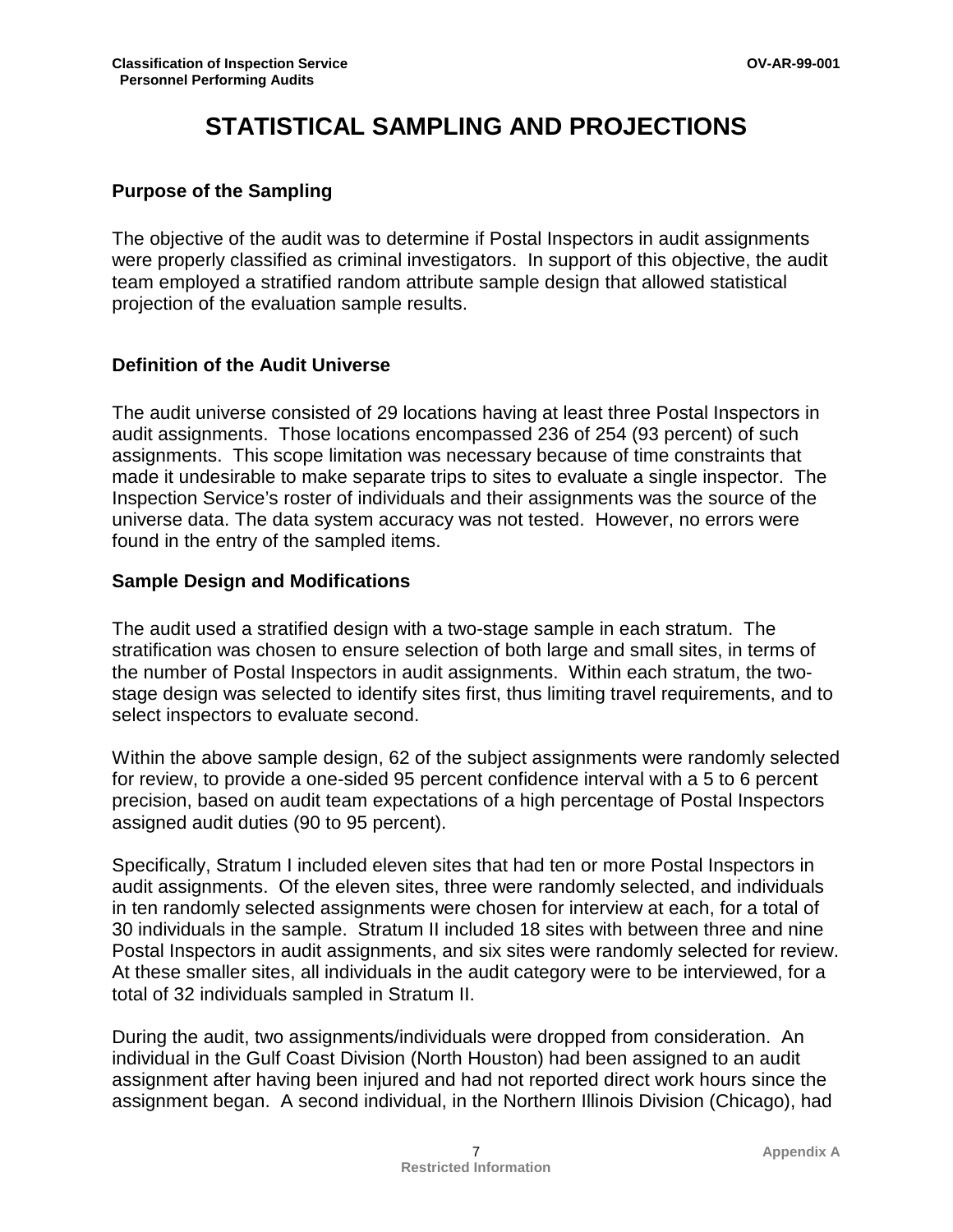been in the subject assignment only one month, with most of that time spent on a prior assignment. These modifications reduced the number of individuals in the sample for Stratum I to 29 and for Stratum II to 31, and reduced the universe from 236 to 234.

#### **Statistical Projections of the Sample Data**

Results are projected to the universe of 234 audit assignments occupied by Postal Inspectors during the 18-month period covered by this audit, in divisions having three or more such assignments, as described above. No conclusions are drawn for divisions with only one or two such assignments; those may or may not follow the pattern observed at the larger sites.

The sample results were such that the projection is made with an even higher precision (about 4 percent) than that for which the design was developed.

The attribute tested was whether audit duties were the primary duties of the Postal Inspectors in audit assignments. Based on projection of the sample results, we are 95 percent confident that at least 91.0 percent of the Postal Inspectors assigned to audit assignments have audit duties as their primary duties. The unbiased point estimate is 95.9 percent, or 224 individuals.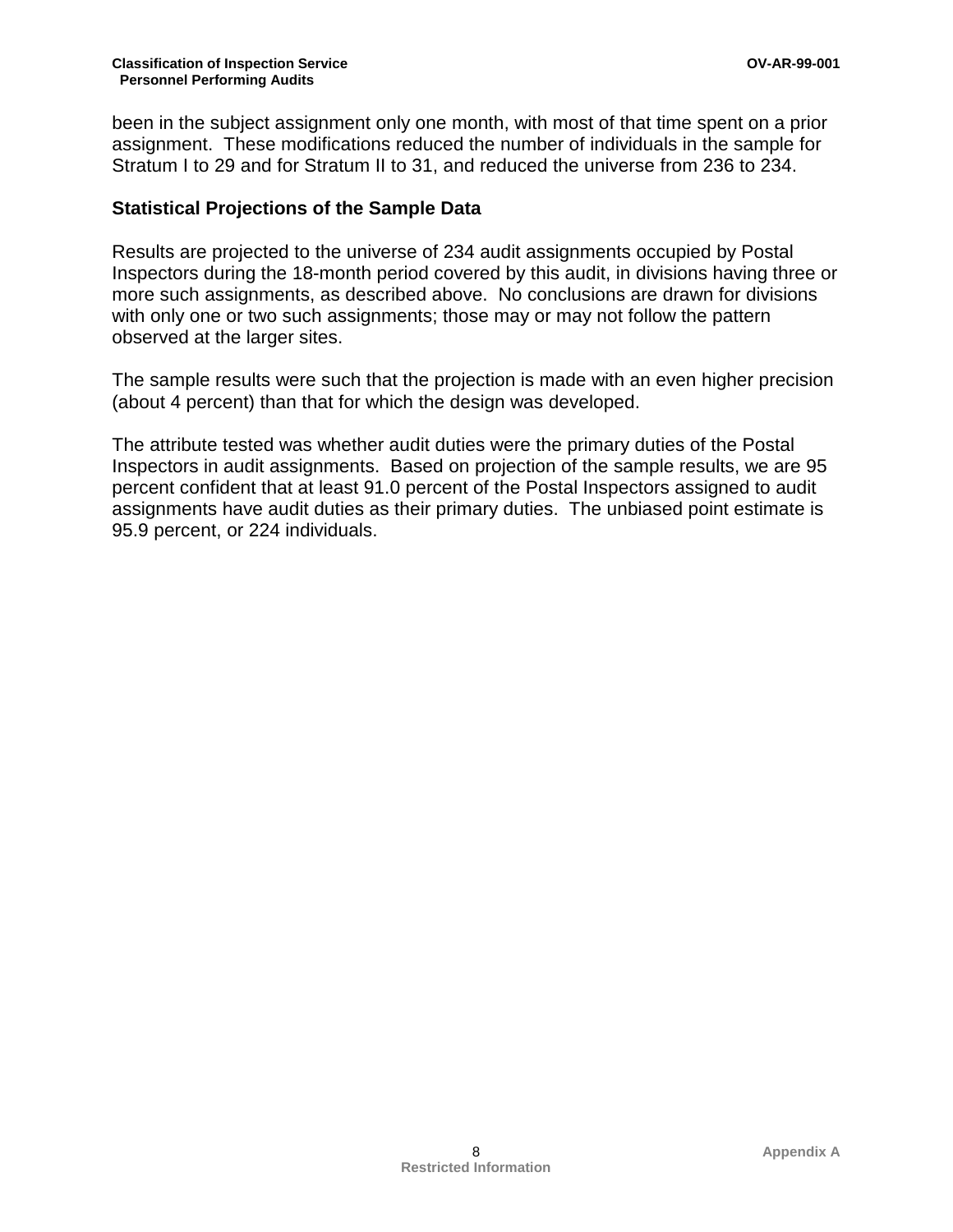

**UNITED STATES POSTAL INSPECTION SERVICE** 

DEPUTY CHIEF INSPECTOR-ADMINISTRATION

September 10, 1999

Norman Hancock Assistant Inspector General Office of Inspector General 1735 N. Lynn Street Arlington, VA 22209-2005

SUBJECT: Response to Draft Audit Report, Classification of Inspection Service Personnel Performing Audits

In summary, we agree with the recommendations.

1. The Chief Postal Inspector should establish controls to ensure postal inspectors devote 50 percent or more of their work hours to law enforcement duties, or reclassify the positions to reflect work performed.

It is our intent to divest the Inspection Service of "Yellow Book" audit work, as this work is no longer consistent with the mission of the Inspection Service. We will also establish a system to monitor postal inspectors' work hours to ensure we are in compliance with the Code of Federal Regulations for our law enforcement personnel.

2. The Vice President-Human Resources should review postal inspectors' duties to ensure they meet the regulatory requirements of a law enforcement officer.

The Vice President-Human Resources has agreed to have her staff review the duties delineated in the postal inspector position descriptions to ensure they meet the Code of Federal Regulations requirements for law enforcement officers.

The basis on which we believe OPM made the decision approving audit and criminal investigations to coexist in one position no longer exists. For this reason, we agree with the recommendations in the report.

We appreciate the time and effort expended by the OIG on this review.

James K. Belz Acting Chief Postal Inspector

475 L'ENFANT PLAZA SW - ROOM 3010 WASHINGTON DC 20260-2170 TELEPHONE: 202-268-5425 Fax: 202-268-4563